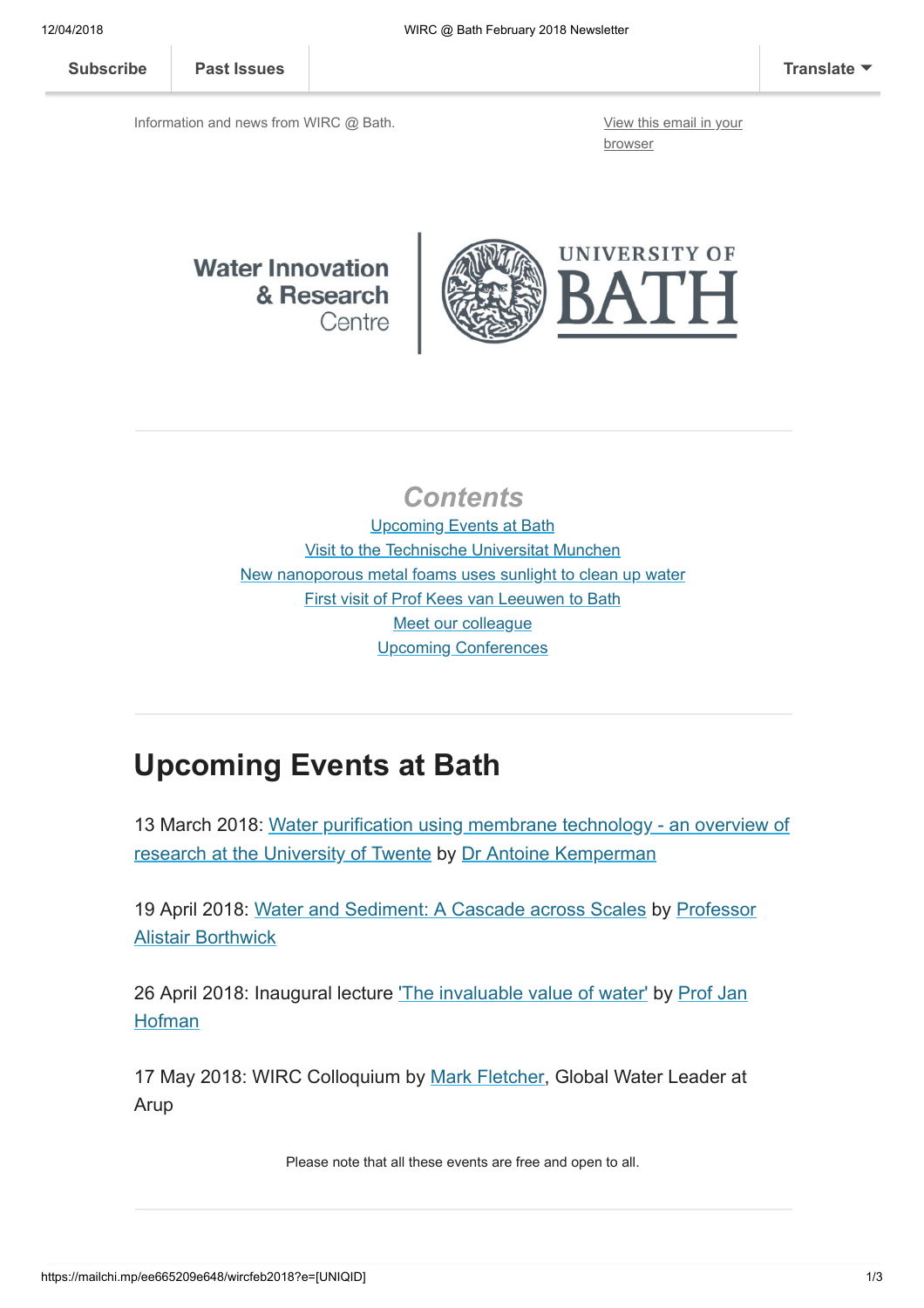[Subscribe](http://eepurl.com/bKjQGL) **Past Issues** 

 $\bf{p}$ i[sit to the T](https://us12.campaign-archive.com/home/?u=d7614ea34eb388bb6f0caa07a&id=d688d5b543)echnische Universität München Universität München Universität München Universität München München Universität München Universität München Universität München Universität München Universität München Uni

On 13 February 2018, Jannis Wenk, Davide Mattia, John Chew and Jan Hofman visited the [Urban Water Systems Engineering](http://www.sww.bgu.tum.de/startseite/) group of the TU Munich. [Read more about the visit.](http://blogs.bath.ac.uk/water/2018/02/14/visit-to-the-technische-universitat-munchen/)

## <span id="page-1-0"></span>New nanoporous metal foams uses sunlight to clean up water

[Professor Davide Mattia](http://www.bath.ac.uk/profiles/faculty-of-engineering-design-associate-dean-research-davide-mattia/) has been awarded a five-year Established Career Fellowship in Water Engineering to create a new, more efficient way for the water industry to safely remove micropollutants from water without increasing their carbon footprint. [Read the news article.](http://www.bath.ac.uk/research/news/2018/02/13/new-nanoporous-metal-foams-uses-sunlight-to-clean-up-water)



## <span id="page-1-1"></span>First visit of Prof Kees van Leeuwen to Bath

From 26 to 28 February, Prof Kees van Leeuwen of KWR Watercycle Research Institute and Utrecht University (NL), visited us for the first time in Bath. Prof van Leeuwen was appointed as David Parkin visiting professor and Global Chair in 2017. [Read our blog post about Professor van Leeuwen's visit](http://blogs.bath.ac.uk/water/2018/02/28/first-visit-of-prof-kees-van-leeuwen-to-bath/).

## <span id="page-1-2"></span>Meet our colleague

#### Anni Laihanen

Research Project Assistant Research & Innovation Services

Anni has joined Research & Innovation Services this month as a Research Project Assistant. She coordinates the day-to-day management of WIRC, as well as helps in the management of some EU-funded projects. [Read more about Anni and her role.](http://www.bath.ac.uk/profiles/research-project-assistant-anni-laihanen/)